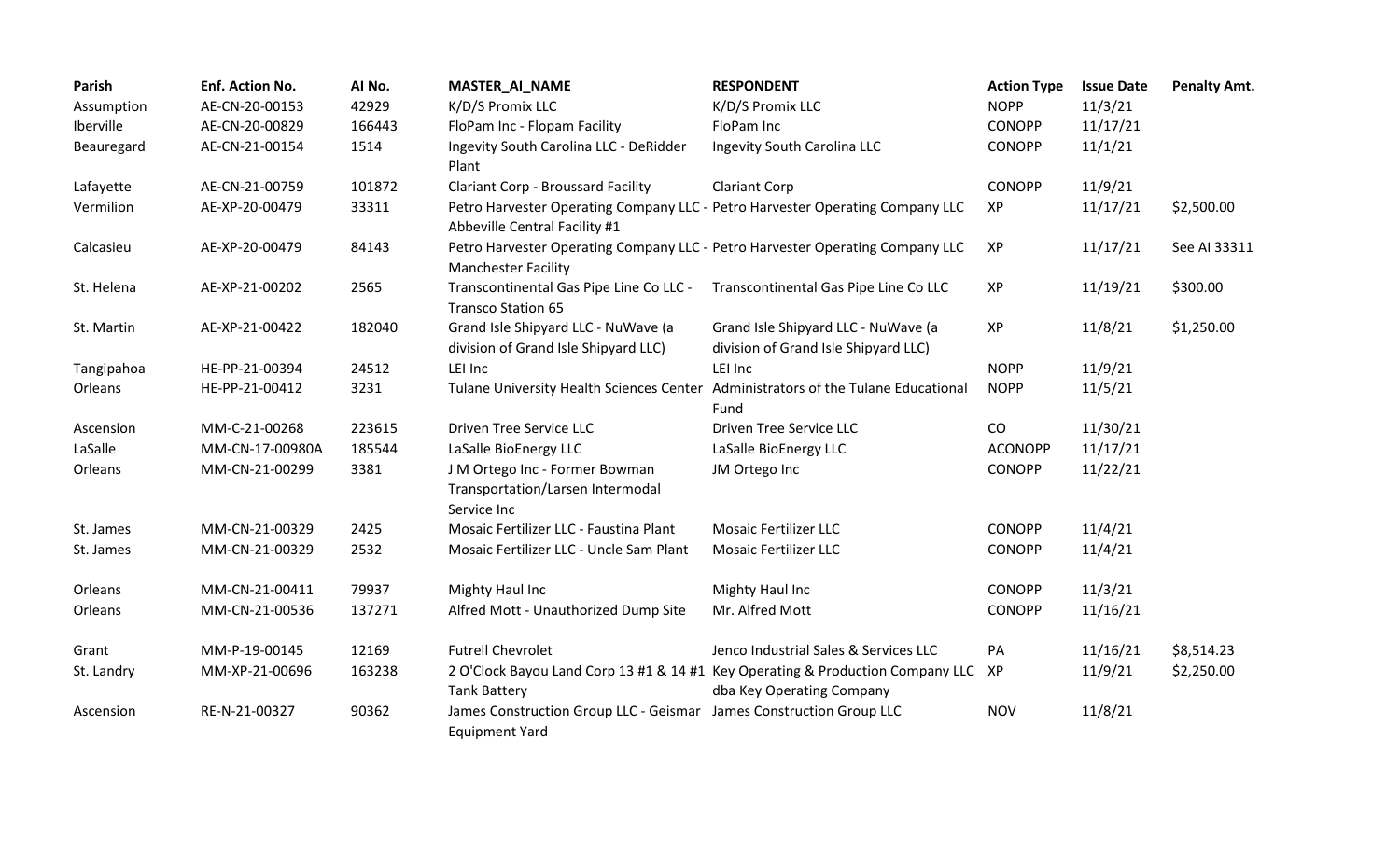| Calcasieu                      | RE-P-19-00668   | 3585   | Calcasieu Refining Co - Lake Charles<br>Crude Oil Refinery                | Calcasieu Refining Co                  | PA          | 11/4/21  | \$18,226.60 |
|--------------------------------|-----------------|--------|---------------------------------------------------------------------------|----------------------------------------|-------------|----------|-------------|
| East Baton Rouge               | SE-C-21-00241   | 213151 | Best Price Tire Shop Inc                                                  | <b>Best Price Tire Shop</b>            | $\rm CO$    | 11/3/21  |             |
| Orleans                        | SE-C-21-00304   | 212709 | <b>D&amp;G Used Tires</b>                                                 | <b>D&amp;G Used Tires LLC</b>          | CO          | 11/3/21  |             |
| East Baton Rouge               | SE-C-21-00388   | 213950 | Legendary Auto Service Center LLC                                         | Legendary Auto Service Center LLC      | CO          | 11/17/21 |             |
| East Baton Rouge               | SE-C-21-00487   | 67276  | <b>L&amp;S Tire Solution</b>                                              | Mr. Larry Billians                     | CO          | 11/3/21  |             |
| Jefferson                      | SE-C-21-00522   | 6730   | Jiffy Lube #503                                                           | <b>NOLA LubeMasters LLC</b>            | CO          | 11/22/21 |             |
| St. Tammany                    | SE-C-21-00530   | 228460 | <b>Russel Crowe Residence</b>                                             | Mr. Russel Crowe                       | CO          | 11/3/21  |             |
| Orleans                        | SE-CN-21-00410  | 3520   | Recovery 1 Landfill                                                       | City of New Orleans                    | CONOPP      | 11/19/21 |             |
| Tangipahoa                     | SE-CN-21-00520  | 200023 | Hammond Rims & Tires Inc                                                  | Hammond Rims & Tires Inc               | CONOPP      | 11/4/21  |             |
| Jefferson                      | SE-CV-21-00491  | 32219  | River Birch LLC - River Birch Landfill                                    | River Birch LLC                        | <b>NOCV</b> | 11/17/21 |             |
| Iberia                         | SE-N-21-00285   | 22859  | <b>Top Wholesale Tires</b>                                                | <b>Top Wholesale Tires</b>             | <b>NOV</b>  | 11/22/21 |             |
| Tangipahoa                     | SE-PP-21-00385  | 43470  | Tangipahoa Parish Regional Solid Waste<br>Facility                        | Tangipahoa Parish Government           | <b>NOPP</b> | 11/4/21  |             |
| Pointe Coupee                  | SE-PP-21-00428  | 25491  | Reliable Landfill LLC                                                     | Reliable Landfill LLC                  | <b>NOPP</b> | 11/22/21 |             |
| Rapides                        | SE-RCO-21-00533 | 220622 | <b>Terry Huffman Residence</b>                                            | Mr. Terry Huffman                      | <b>RCO</b>  | 11/4/21  |             |
| LaSalle                        | UE-N-21-00430   | 15452  | W B McCartney Oil Co                                                      | WB McCartney Oil Co                    | <b>NOV</b>  | 11/23/21 |             |
| Avoyelles                      | UE-N-21-00430   | 68864  | Smeer's Sunshine Auto Sales Inc                                           | W B McCartney Oil Company              | <b>NOV</b>  | 11/23/21 |             |
| Allen                          | UE-N-21-00430   | 70353  | Brother-N-Laws Pit Stop                                                   | W B McCartney Oil Company              | <b>NOV</b>  | 11/23/21 |             |
| St. Mary                       | UE-XP-21-00376  | 71676  | Hanson Maintenance Barn                                                   | St Mary Parish Council                 | XP          | 11/9/21  | \$1,500.00  |
| Lafayette                      | UE-XP-21-00386  | 68578  | Zaara Enterprise LLC                                                      | Zaara Enterprise LLC                   | XP          | 11/8/21  | \$1,500.00  |
| Calcasieu                      | UE-XP-21-00579  | 75293  | Food Max                                                                  | Kahn Petroleum Inc                     | XP          | 11/17/21 | \$2,250.00  |
| Morehouse                      | UE-XP-21-00605  | 16147  | <b>Newton Service Station</b>                                             | Mr.Richard Freeland                    | XP          | 11/17/21 | \$850.00    |
| Lafayette                      | WE-C-20-00542   | 4300   | Youngsville City of - Youngsville<br><b>Wastewater Treatment Facility</b> | City of Youngsville                    | CO          | 11/3/21  |             |
| Washington                     | WE-C-20-00715A  | 18974  | LADPS - Rayburn Correctional Center<br><b>WWTF</b>                        | LA Dept of Public Safety & Corrections | <b>ACO</b>  | 11/10/21 |             |
| West Baton Rouge WE-C-21-00343 |                 | 175844 | Dean Hotard - Sago Palm Condominiums Sago Palm Condominiums               |                                        | CO          | 11/17/21 |             |
| Morehouse                      | WE-C-21-00362   | 19929  | Bonita Village of - WWTF                                                  | Village of Bonita                      | CO          | 11/23/21 |             |
| Pointe Coupee                  | WE-C-21-00631   | 167102 | Livonia Town of - Livonia Wastewater<br><b>Treatment Facility</b>         | Town of Livonia                        | CO          | 11/29/21 |             |
| St. Tammany                    | WE-C-21-00672   | 19261  | Slidell City of - Terrace Avenue WWTP                                     | City of Slidell                        | CO          | 11/4/21  |             |